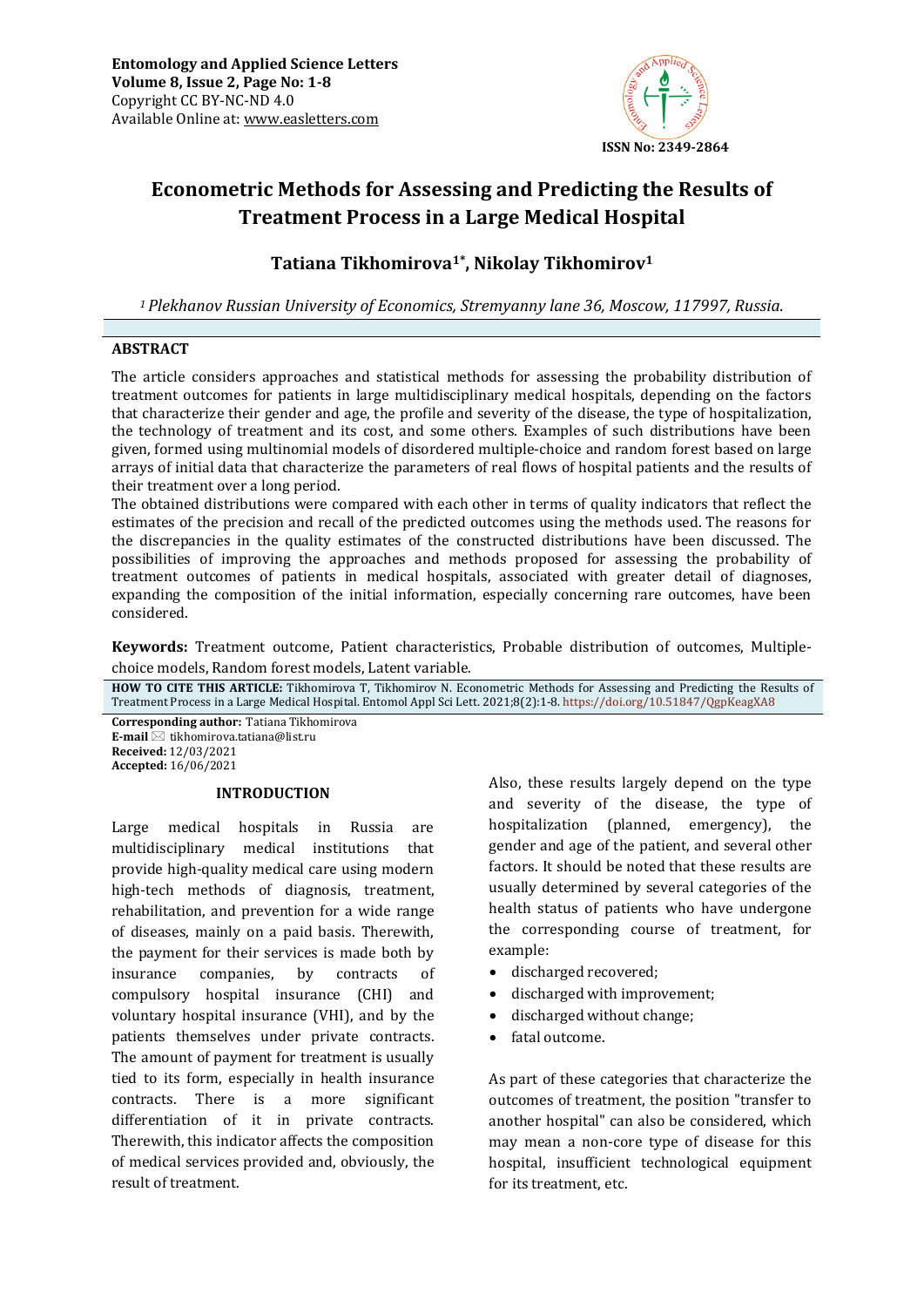A particular result of treatment for each patient is a random variable, which is characterized by a certain probability of manifestation against the background of many factors that express the above parameters of the patient. Reliable dependences of the probability estimates of different treatment outcomes on these factors can be used to determine the load on a medical hospital with the expected flows of patients coming to treatment, to justify decisions that ensure an increase in the efficiency of its work [1-5].

In practice, the probabilities of possible outcomes of patients treatment (the distribution of probabilities by possible outcomes of their treatment) for each medical hospital can be estimated based on econometric models of discrete choice, machine learning methods for processing big data using statistics accumulated in the medical hospital, reflecting the

period in the past, and the conditions and results of their treatment [6-9].

In this paper, we consider the features of solving this problem using econometric multinomial models of disordered multiple choice and the random forest method.

### **MATERIALS AND METHODS**

Multinomial models of disordered multiplechoice allow estimating the probability of assigning a patient after treatment to each of the conditions under consideration  $i = 1, 2, ..., I$ based on information reflecting a specific set of factor values for each patient  $x_1^j, x_2^j, ..., x_N^j$ *<sup>N</sup> j*  $x_1^j, x_2^j, \ldots, x_{N}^j$ where *j* is the patient's index, and  $n = \overline{1, N_j}$ the factor index. These probabilities can be represented by the following expression [6]:

characteristics of patients admitted for a certain  
\n
$$
p(y_j = i / x_1^j, x_2^j, ..., x_{N_j}^j) = \frac{\exp(z_i^j)}{\exp(z_1^j) + \exp(z_2^j) + .... + \exp(z_j^j)},
$$
\n(1)

where  $p(y_j = i / x_1^j, x_2^j, ..., x_{N_j}^j)$  is the

probability of being patient *j*, characterized by a set of factors  $x_1^j, x_2^j, ..., x_N^j$  $x_1^j$ ,  $x_2^j$ , ...,  $x_{N_j}^j$  after treatment in the *i*-th state;  $z_i^j$  $z_i^J$ ,  $i = \overline{1, I}$  is the latent variable of the *i*-th outcome for the *j*-th patient, determined according to the following expression:

$$
z_i^j = \alpha_{i0} + \alpha_{i1} x_1^j + \dots + \alpha_{iN_j} x_{N_j}^j + \varepsilon_{ij} = \overline{x}^j \overline{\alpha}_i^T + \varepsilon_{ij},
$$
\n(2)

where  $\overline{\alpha}_i = (\alpha_{i0}, \alpha_{i1}, ..., \alpha_{iN_f})$  is the row vector of parameters with factors  $x_n^j$  specific to

each patient; 
$$
\varepsilon_{ij}
$$
 – the error of the model, which  
is distributed according to Gumbel's law:

$$
G(\varepsilon) = \exp(-e^{-\varepsilon}), \quad -\infty \le \varepsilon \le +\infty. \tag{3}
$$

Note that the normalization restriction is often used for the latent variable of the first outcome:

$$
\overline{\alpha}_1^T = 0. \tag{4}
$$

$$
(\mathbf{3})
$$

Therefore, the probability of its manifestation, evaluating the expression (1), takes the form of equation 5.

$$
p(y_j = 1/x_1^j, x_2^j, ..., x_{N_j}^j) = \frac{1}{1 + \exp(z_2^j) + ... + \exp(z_I^j)},
$$
\n(5)

and the probabilities of other outcomes are determined by the following modification: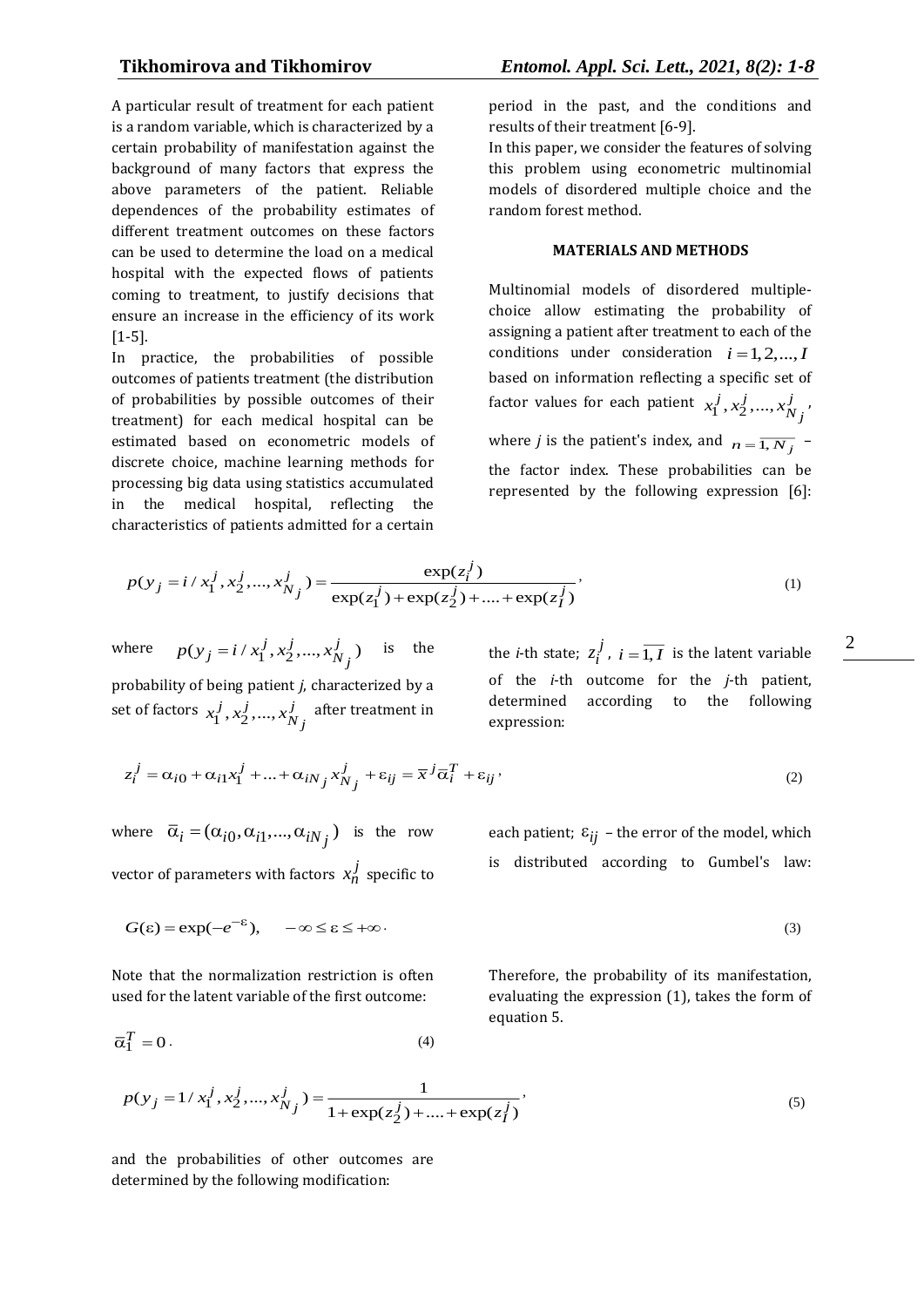(6)

$$
p(y_j = i \ge 2 / x_1^j, x_2^j, ..., x_{N_j}^j) = \frac{\exp(z_i^j)}{1 + \exp(z_2^j) + ... + \exp(z_j^j)}.
$$

Optimal parameter values  $\alpha_{in}$   $n = \overline{1, N_j}$  that optimize the distribution  $p(y_j = i)$  over a set of outcomes  $i = 1, I$  can be obtained using the maximum likelihood method based on information reflecting the treatment results of a certain set of patients in the past [10, 11].

The probability distribution for patient outcomes in the random forest model is formed by averaging such distributions over a set of trees, taking into account that each tree is characterized by a specific distribution [12, 13]. It is obtained by randomly processing the selected treatment outcomes and their corresponding factors from the general population of outcomes on the principle of "return" using decision-making methods based on multidimensional classification. In general, the decision tree is formed in the course of a sequence of steps leading to the prediction of the outcome of patients' treatment based on their characteristics and indicators of the applied medical technologies.

The considered methods were used to assess the probabilities of treatment outcomes for surgical patients in a large hospital based on five possible outcomes:  $i=1$  – discharged with improvement;  $i = 2 -$  discharged recovered;  $i=3$  – discharged without changes in health;  $i = 4$  - transferred to another hospital;  $i = 5$  – fatal outcome. The following factors were taken into account:  $x_1$  – the total cost of treatment (rubles), which in practice varied from 3 to 2,700 thousand rubles (the average cost of treatment was 81 thousand rubles);  $x_2$  patient gender (0 – female, 1 – male);  $x_3$  –

channel of receipt (0 – scheduled, 1 –

emergency);  $x_4$  – use of high-tech assistance (0  $-$  not used,  $1$  – used);  $x_5$  – a payment on the CHI pole (0 – no CHI, 1 – there is CHI);  $x_6$  – direct payment to a medical institution or VHI (0 – no, 1 – yes). The patient belongs to the surgical direction if he/she has resorted to the services of one of the surgical departments: neurosurgery, diagnostic and operative endoscopy, cardiovascular surgery, thoracic and vascular surgery, traumatology and orthopedics, urology, purulent and general surgery, maxillofacial surgery, and ophthalmology.

The methods used in the paper worked with balanced samples of the initial data, in which the proportions between the numbers of patients in different conditions  $i = 1, I$  did not differ too much compared to the proportions of the original array [14-16]. Therewith, the patients' conditions were determined by the main departments of the surgical direction of the hospital, without taking into account any differentiation by the profile of the disease.

Therein, each of the methods formed the volume and structure of its balanced sample based on its criteria. In this regard, we note that the initial set of hospital patients included 24 thousand people, and the balanced samples: more than 4 thousand people – for the multinomial model, more than 9.3 thousand people – for the random forest model.

The following variants of expression (2) for latent variables were obtained for the multinomial model, which determined the probabilities of the patient getting into each of the considered initial states after treatment:

$$
z_2 = 1.31 - 4.2 \cdot 10^{-6} x_1 - 0.11 x_2 - 0.13 x_3 - 1.63 x_4 - 1.62 x_5 - 0.63 x_6, \tag{7}
$$

$$
z_3 = 0.73 - 2.11 \cdot 10^{-5} x_1 + 0.84 x_2 - 1.09 x_3 - 0.25 x_4 + 0.14 x_5 + 0.84 x_6,
$$
\n(8)

$$
z_4 = -12.26 + 5.29 \cdot 10^{-6} x_1 + 0.91x_2 + 6.57x_3 + 4.51x_4 + 6.21x_5 + 5.93x_6,
$$
\n<sup>(9)</sup>

3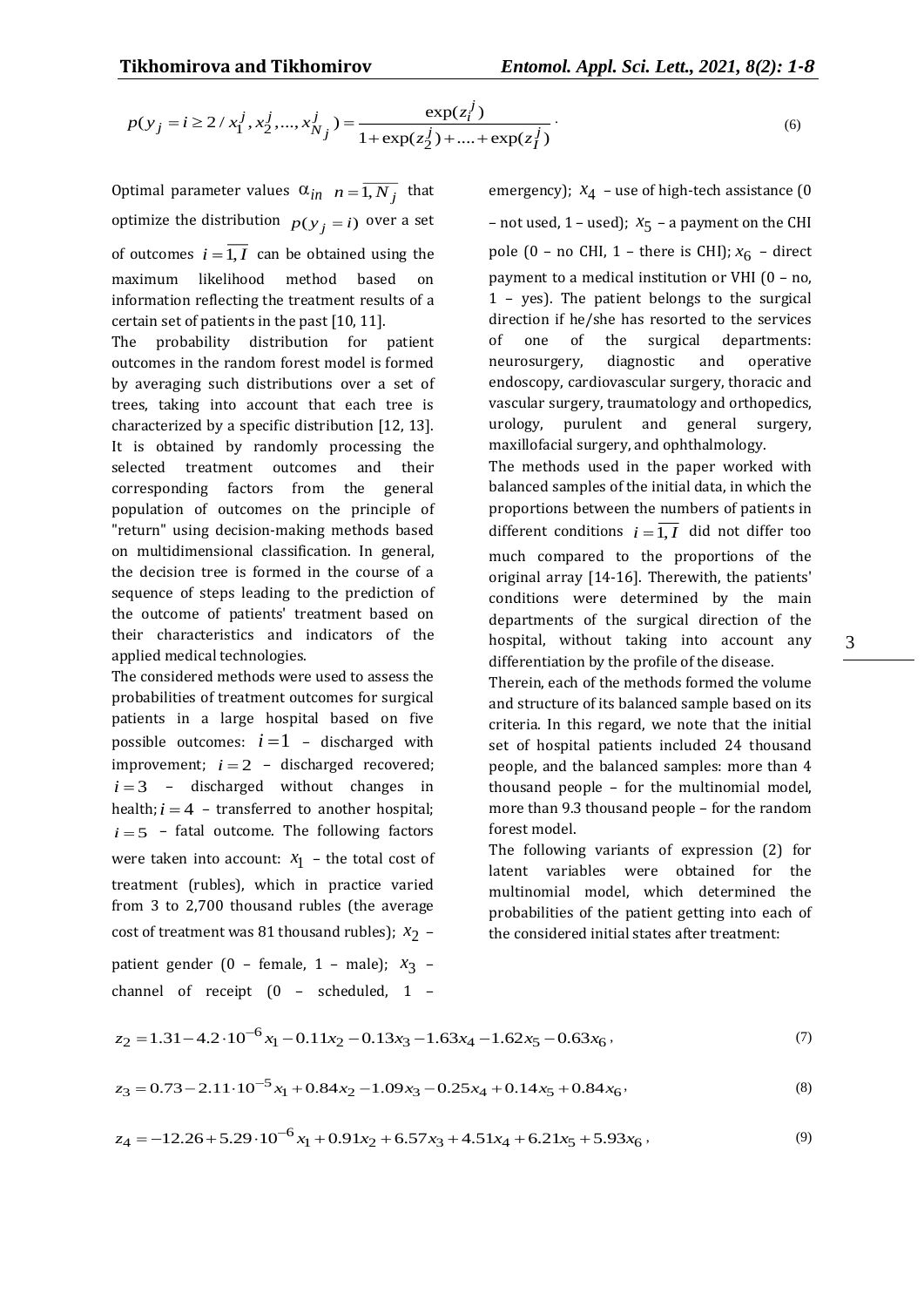$z_5 = -6.88 + 5.6 \cdot 10^{-6} x_1 + 0.54 x_2 + 2.82 x_3 + 0.61 x_4 + 1.49 x_5 + 2.62 x_6$  (10)

**RESULTS AND DISCUSSION** The results of predicting treatment outcomes using a multinomial econometric model are presented in **Table 1**.

**Table 1.** Results of predicting treatment outcomes of patients in the surgical department of the hospital by the multinominal model of disordered multiple choice

| $\sim$<br><b>Projected values</b> |                   |       |                             |          |     |                |          |  |
|-----------------------------------|-------------------|-------|-----------------------------|----------|-----|----------------|----------|--|
|                                   | Treatment outcome |       | ↑                           |          |     |                | Subtotal |  |
| B                                 |                   | 633   | 301                         | 344      |     | 4              | 1,289    |  |
| g                                 | C                 | 280   | 732                         | 267      | 9   |                | 1,289    |  |
|                                   | 3                 | 74    | 171                         | 1,042    |     |                | 1,289    |  |
|                                   |                   |       | $\mathcal{D}_{\mathcal{L}}$ | $\Omega$ | 91  | $\overline{4}$ | 101      |  |
|                                   |                   | 16    | 9                           | 3        | 5   | 16             | 49       |  |
|                                   | Subtotal          | 1,007 | 1,215                       | 1,656    | 113 | 26             | 4,017    |  |

The quality of the results presented in **Table 1** can be assessed by the characteristics of their precision and recall [17]. Therewith, the precision of the prediction of the *i*-th treatment outcome is the ratio of the number of patients correctly assigned to this category to their total number, which, according to the model, should belong to it:

$$
P = \frac{z_{ii}}{\sum_{j=1}^{5} z_{ij}}\tag{11}
$$

where  $z_{ii}$  is the number of patients correctly assigned to the *i*-th category of treatment outcomes (the element standing on the main diagonal of **(Table 1)**),  $i = 1, 5$ ;  $z_{ij}$  – the number of patients assigned to the *i*-th category by the model, but actually belonging to the *j*-th category,  $j=\overline{1,5}$ ;  $\sum_{i=1}^{5}$ 1 *ij j z*  $\sum_{i=1} z_{ij}$  – the sum of the

elements of the *i*-th column of **Table 1**.

Recall refers to the ratio of the number of patients correctly assigned by the model (classifier) to the *i*-th category to their total number [14]:

$$
R = \frac{z_{jj}}{\sum_{j=1}^{5} z_{ij}},
$$
\n(12)

where 5 1 *ij j*  $\sum z_{ij}$  is the sum of the elements of the ═

*j*-th row of **Table 1**.

Thus, precision does not allow referring all patients to the same alternative, that is, precision demonstrates the ability to distinguish a certain class from other classes, and recall – to detect the class at all [18].

Based on these two characteristics, we can evaluate the universal measure of the quality of the model's prediction of the *i*-th treatment outcome, the F-measure, which is the harmonic average between the characteristics of precision and recall:

$$
F = 2 \cdot \frac{P \cdot R}{P + R} \tag{13}
$$

The values of these characteristics of the quality of treatment outcomes predicted by the multinomial multiple-choice model, estimated based on the data in **Table 1**, are presented in **Table 2**.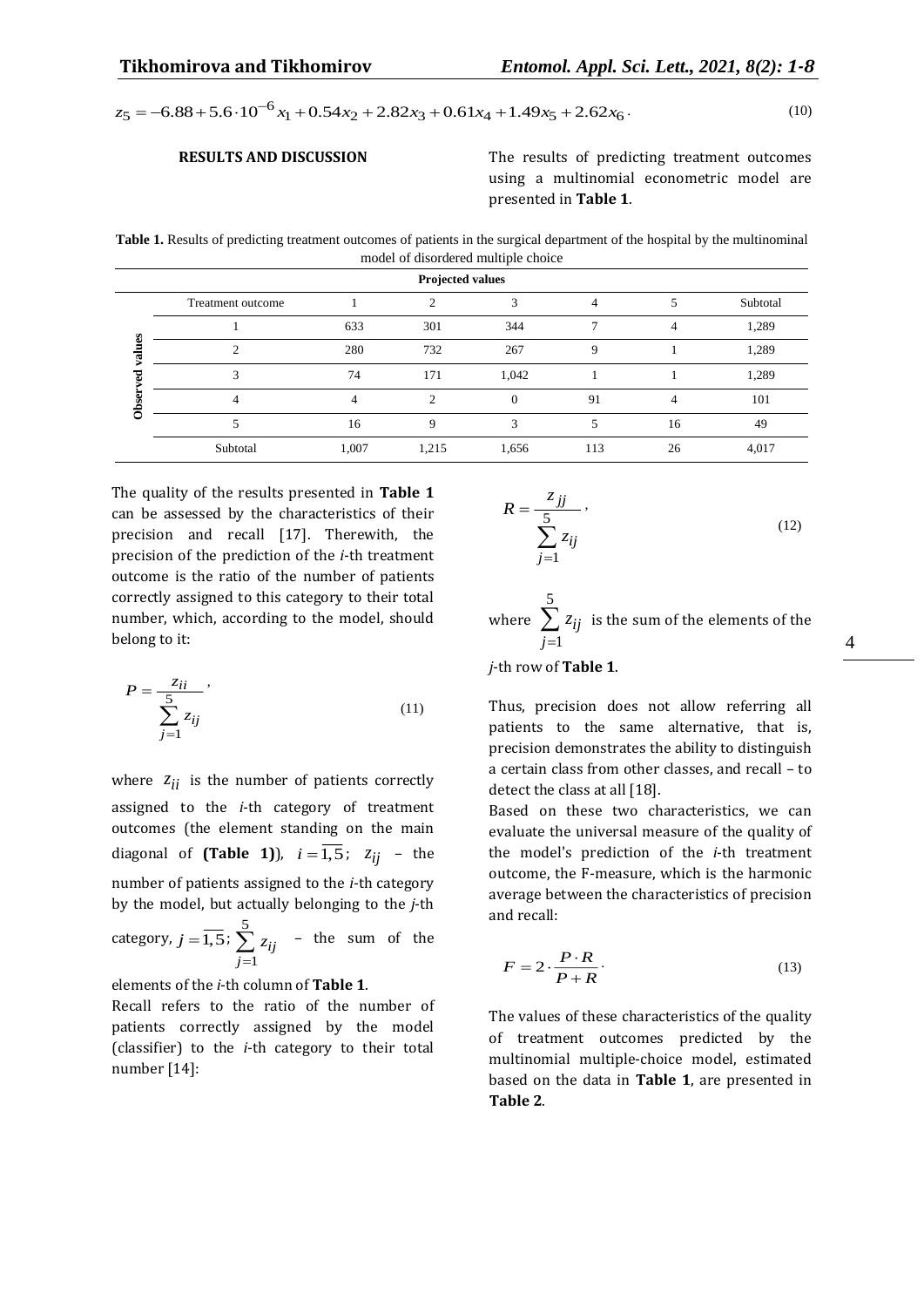| <b>Treatment result</b>              | Quality<br>characteristics | Precision | Recall | F-measure |
|--------------------------------------|----------------------------|-----------|--------|-----------|
| Discharged with improvement          | 62.86                      | 49.11     | 55.14  |           |
| Discharged recovered                 | 60.25                      | 56.79     | 58.47  |           |
| Discharged without changes in health | 62.92                      | 80.84     | 70.76  |           |
| Transferred to another hospital      | 80.53                      | 90.10     | 85.05  |           |
| Fatal outcome                        | 61.54                      | 32.65     | 42.66  |           |

**Table 2.** Quality characteristics of the results of patients' treatment in the surgical department of the hospital predicted by the multinominal model of multiple-choice, %

As shown in **Table 2**, the highest quality characteristics of the predicted results of patients' treatment with the multinomial model occur in the outcome "transferred to another hospital" (F-measure is 85.05%), and "discharged without changes in health" (Fmeasure is 70.76%), and the lowest in the category "fatal outcome" (F-measure is 42.66%). Such a low value of the F-measure for "lethal outcome" is due to the low level of its criterion for "Recall" (only 32.65%), which, in turn, may be a consequence of the small number of patients with such a result of treatment in a balanced sample. In this regard, it should be noted that the precision criterion (the first column of **(Table 2)**) is characterized by less variation in the considered outcomes. Only one value is slightly allocated for the outcome in it –

"transferred to another hospital" – 80.53%. The values of this criterion for other outcomes are approximately at the same level, slightly exceeding 60%. Overall, the proportion of treatment outcomes correctly predicted by the multivariate model is over 62% (2,514 cases out of 4,017). At the same time, the values of the recall criterion for the considered outcomes differ significantly, ranging from 32.65% (for a fatal outcome) to 90.10% (for the outcome "transferred to another department").

The results of predicting the outcomes of treatment of patients in the surgical department of the hospital using the random forest model to a certain extent according to their criteria were opposite to their analogs of the multinomial model **(Tables 3 and 4)**.

| THUILIIQHIIQI TAHUQIII TOTUST IIIQUUT |                   |       |          |       |          |          |          |  |
|---------------------------------------|-------------------|-------|----------|-------|----------|----------|----------|--|
| <b>Projected values</b>               |                   |       |          |       |          |          |          |  |
|                                       | Treatment outcome |       |          |       | 4        |          | Subtotal |  |
| S.                                    |                   | 5,604 | 1,646    | 801   | 52       | 20       | 8,123    |  |
| ನ                                     |                   | 66    | 419      | 54    | $\Omega$ | $\left($ | 539      |  |
|                                       |                   | 61    | 56       | 523   | 0        |          | 640      |  |
|                                       |                   |       |          |       | 34       | $\Omega$ | 101      |  |
|                                       |                   | 13    | $\theta$ |       | 0        |          | 49       |  |
|                                       | Subtotal          | 5,748 | 2,122    | 1,379 | 86       | 27       | 9,362    |  |

**Table 3.** Results of predicting the outcomes of patients' treatment in the surgical department of the hospital with a multinomial random forest model

| Table 4. Quality characteristics of the results of patients' treatment in the surgical department of the hospital predicted by |  |  |  |  |  |  |  |
|--------------------------------------------------------------------------------------------------------------------------------|--|--|--|--|--|--|--|
| the random forest model, %                                                                                                     |  |  |  |  |  |  |  |

| Treatment result                     | Quality<br>characteristics | Precision | Recall | F-measure |
|--------------------------------------|----------------------------|-----------|--------|-----------|
| Discharged with improvement          |                            | 97        | 69     | 81        |
| Discharged recovered                 |                            | 20        | 78     | 31        |
| Discharged without changes in health |                            | 38        | 82     | 52        |
| Transferred to another hospital      |                            | 40        | 87     | 54        |
| Fatal outcome                        |                            | 26        | 33     | 29        |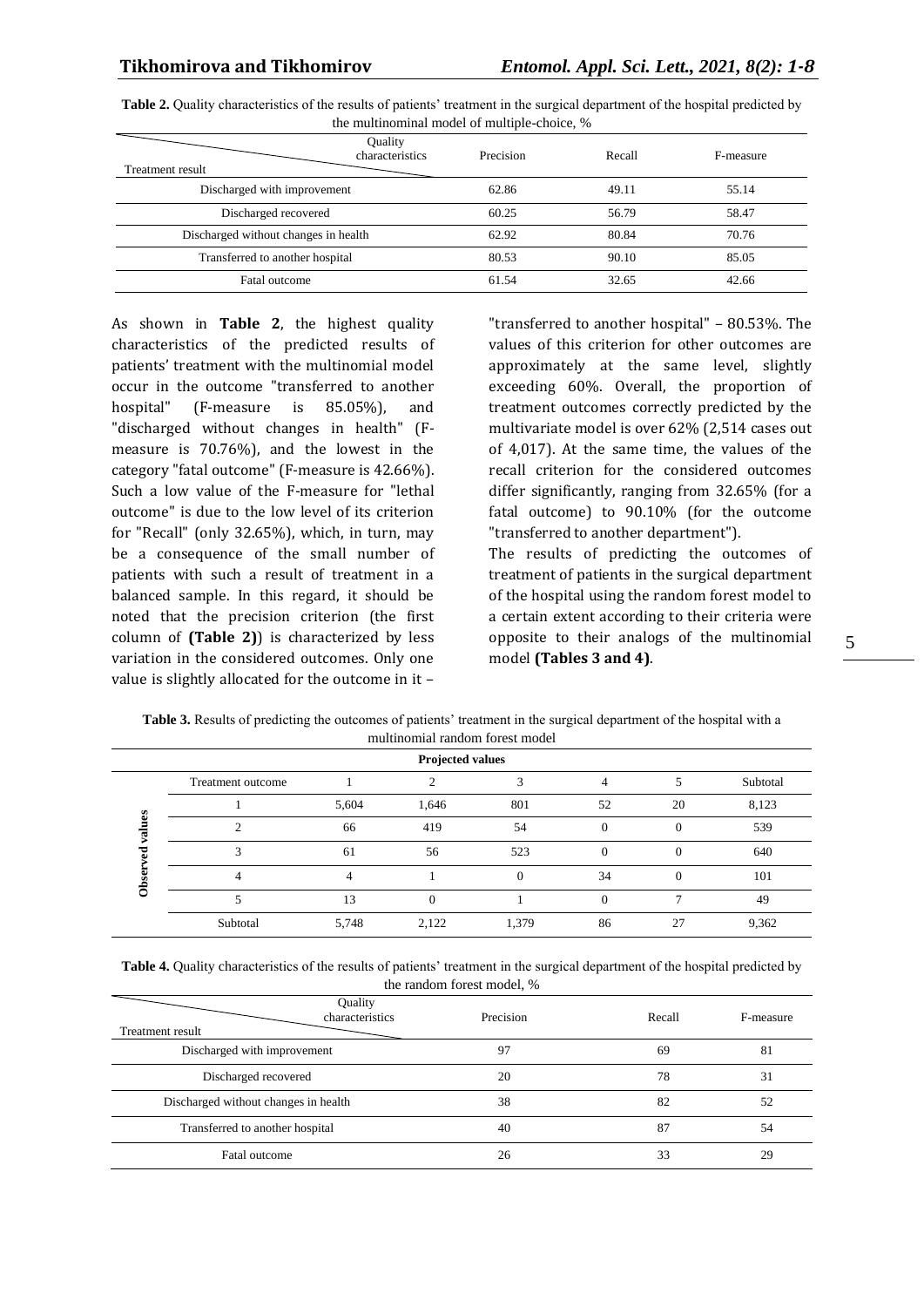This model is characterized by a significant variation in the values of all criteria for the considered treatment outcomes. In particular, the range of the spread according to the precision criterion is from 26% for the fatal outcome to 97% for the "discharged with improvement" outcome. According to the Recall criterion, the fatal outcome is also in the extreme position of 33%, although the values of this criterion for all other outcomes are in a rather narrow range of 18% (69% – according to the outcome "discharged with improvement" to 87% – according to the outcome "transferred to another hospital"). The spread of the Fmeasure values is also significant (from 29% and 31% for the fatal outcome and the "discharged recovered" outcome, respectively, to 81% for the "discharged with improvement" outcome).

In general, the random forest model predicts treatment outcomes more accurately than the multinomial multiple-choice model. The number of correctly predicted treatment outcomes for it is 6,587 cases or 70.36% of the total sample size of 9,362 observations, which is 8% more than in the previous model.

The developed models of multiple-choice, at first glance, reflect a rather paradoxical result: with an increase in the cost of treatment, an increase in the level of its technical support, the probability of more favorable treatment outcomes for the patient decreases, and the unfavorable one increases. This is indicated by negative values of the coefficients for the corresponding factors in the latent variable 1 *z*

that characterizes the patient's state of recovery, and positive values – for the same factors in the latent variables that characterize more negative treatment outcomes (without changes, transfer to another hospital and fatal outcome).

Therewith, the coefficients for the factors "gender" and "type of admission to the hospital" generally correspond to the observed structure of outcomes: less favorable outcomes are more common than in women, as in emergency patients, compared with planned ones.

These results, in general, can be explained by the fact that treatment outcomes are highly dependent on the severity of the disease, and its cost, as a rule, raises with its increase. Herewith, more severe (advanced) diseases are more often

observed in men than in women, and in emergency patients than in planned ones.

In other words, patients with serious illnesses spend more money on treatment to stay alive, rather than completely recover from the disease. At the same time, patients with mild forms of disease recover more often, even with less significant treatment costs.

In terms of quality of predicted treatment outcomes, the multinominal model of disordered multiple choice and the random forest model showed different results. Therewith, in terms of precision, these results are more even in the multinomial model. Only the level of this indicator stands out for the better in terms of the outcome "transferred to another hospital" – above 80%. This indicator is slightly above 60% for all other considered outcomes. At the same time, the random forest model showed almost absolute precision in the result "discharged with improvement" – 97%. However, the precision of predicting other outcomes cannot be considered high: only 20% for the "discharged recovered" outcome and no more than 40% for three other outcomes (discharged without changes in health, transferred to another hospital, fatal outcome). Meanwhile, the random forest model showed the best ability in detecting the classes of treatment outcomes, as indicated by the high and more even values of its recall indicator, with the exception, as in the multinominal model, of the fatal outcome.

In general, the precision of predicting treatment outcomes by the random forest model turned out to be almost 8% higher than that of the multinominal model (70.4% and 62.5% of the total sample of patients, respectively), which may be, however, a consequence of the larger sample size used for construction of the first model (more than 2.3 times higher than that of the second model).

### **CONCLUSION**

The results presented in this paper generally indicate that the considered types of models, as well as some of their analogs, can be used to assess the outcomes of patients' treatment in large medical hospitals if several conditions are met regarding the correctness of this task. These conditions include, in particular: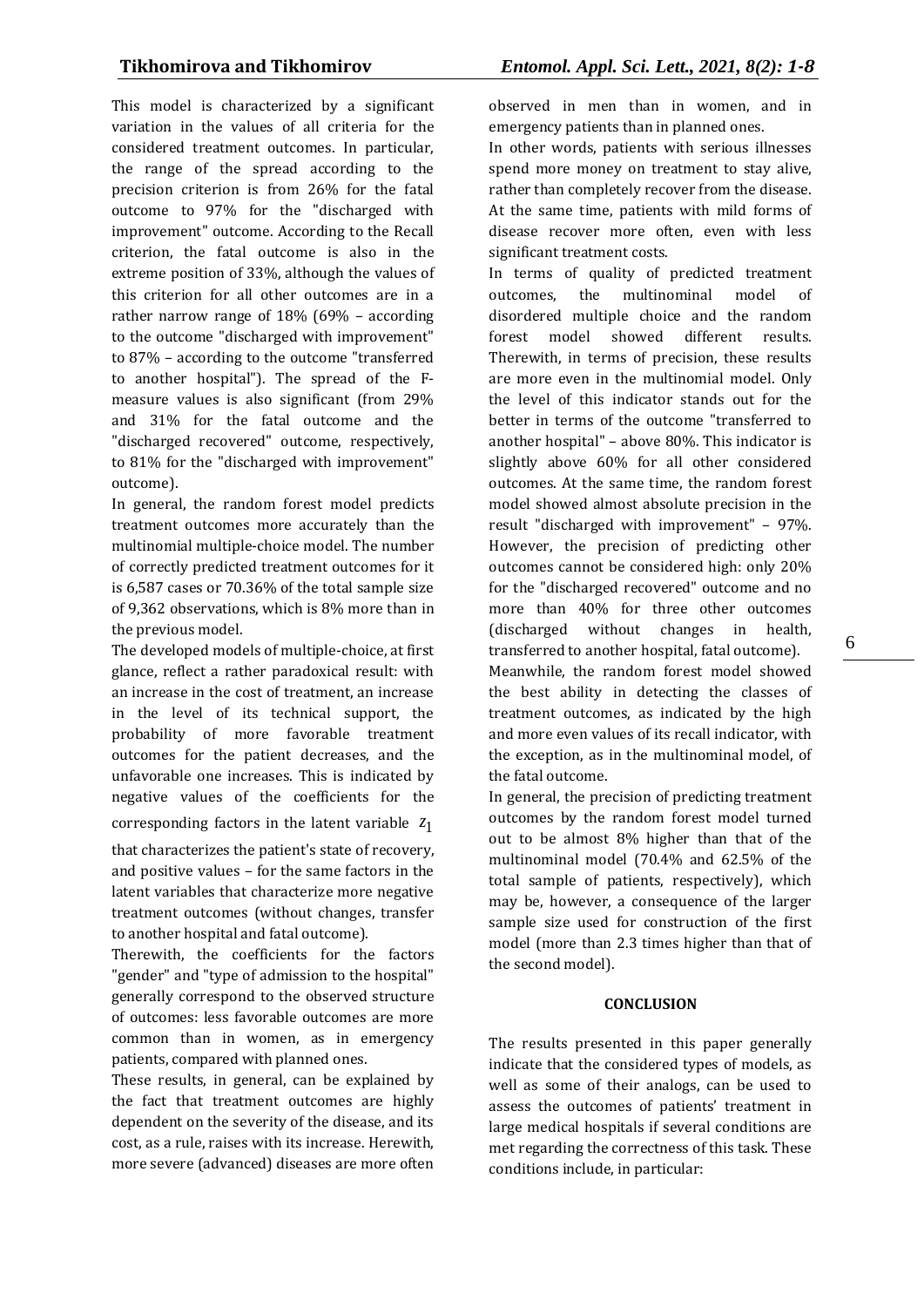- 1. Ensuring the uniformity of the sample of initial data (treatment results and their underlying factors) by classes and profiles of diseases. The use of data from different classes of diseases in the same sample usually increases their variation and reduces the reliability of the predicted results. In this regard, we note that this requirement was violated to a certain extent in this study, due to the significant differentiation of various profiles of surgical interventions for diverse diseases that were considered together, although it is obvious that the results of treatment in such different profiles as cardiac surgery, neurosurgery, urology, and others differ significantly.
- 2. Formation of a reasonable set of factors that determine the outcome of treatment, including the characteristics of the patient: the severity of the disease, gender, age, the presence of concomitant diseases, etc., the parameters of treatment procedures, taking into account the amount of their payment.
- 3. Formation of a sufficient sample of initial data, which allows obtaining reliable estimates of the results of treatment, taking into account the requirement of its balance. In this regard, it should be noted that it is difficult to meet this requirement when conducting this study due to the small number of patients undergoing a "fatal outcome" and "transferred to another hospital".

In this regard, it should be noted that for more reasonable comparability of the results obtained using different models and methods, the structures of their factors and sample sizes should not differ significantly.

### **ACKNOWLEDGMENTS:** None

### **CONFLICT OF INTEREST:** None

**FINANCIAL SUPPORT:** The study was carried out with the financial support of the Russian Foundation for Basic Research, project No. 20- 010-00307 "Methodology for assessing health losses of the population and substantiation of directions for increasing the efficiency of health systems in the regions of the Russian Federation".

**ETHICS STATEMENT:** Authors are aware of, and comply with, best practice in publication ethics specifically with regard to authorship, dual submission, manipulation of figures, competing interests and compliance with policies on research ethics. Authors adhere to publication requirements that submitted work is original and has not been published elsewhere in any language.

### **REFERENCES**

- 1. Lutsenko EV. Development of medical information technologies in the Russian Federation. Vyatka Med Bull. 2017;2(54):73-6.
- 2. Migunova YuV. Problems and contradictions in the staffing of medical organizations. Soc: Sociol, Psychol, Pedagogy. 2017;10:47-51.
- 3. Starodubov VI, Ulumbekova GE. Healthcare in Russia: problems and solutions. ORGZDRAV: News. Opinions. Training. VsHOZ Bull. 2015;1(1):18-9.
- 4. Tikhomirova TM. Quantitative methods for assessing the state and health losses of the population in the regions of Russia. Federalizm. 2016;1(81):43-64.

7

- 5. Toor MN, Baig MT, Shaikh S, Shahid U, Huma A, Ibrahim S, et al. Pharmacovigilance as an Essential Component of Pharmacotherapy at Tertiary Hospitals in Rural Areas of Pakistan. Pharmacophore. 2020;11(4):71-5.
- 6. Timofeev VS, Sanina AA. Building binary choice models based on a universal family of distributions. Bulletin of the Astrakhan State Technical University. Series: Manag, Comput Eng Inform. 2015;3:104-11.
- 7. Tikhomirov NP, Tikhomirova TM, Lebedev SA. Methods for assessing the demand for medical services and their resource provision in medical hospitals. RISK: Resour, Inf, Procurement, Compet. 2018;3:100-4.
- 8. Tikhomirova TM, Gordeeva VI. Assessment of health care cost-effectiveness considering a reduction in population health loss. J Pharm Sci Res. 2017;9(11):2204-11.
- 9. Noor SS, Keerio NH, Valecha NK, Qureshi MA. Total Hip Arthroplasty Outcome (Hospital Results). J Biochem Technol. 2020;11(3):92-6.